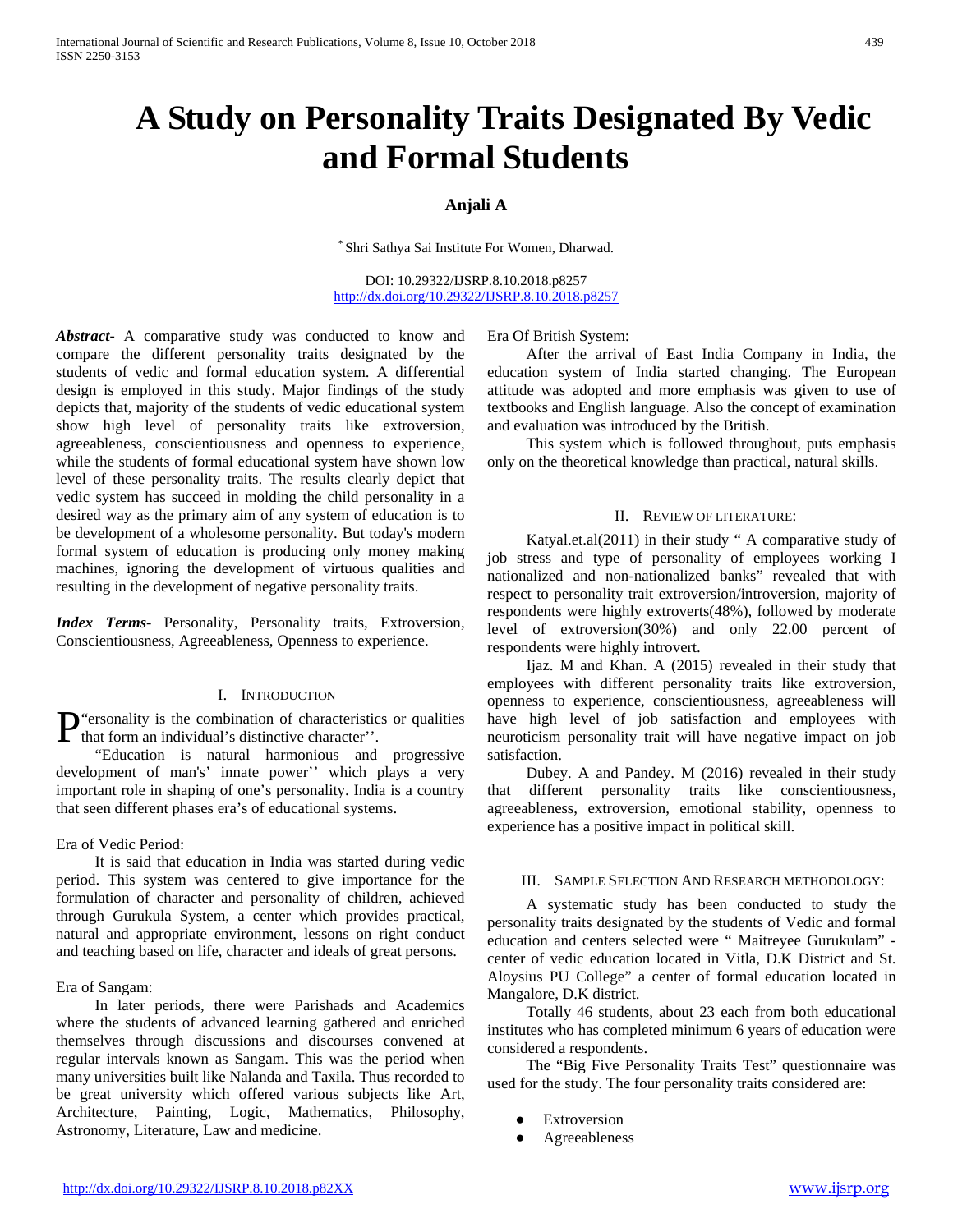International Journal of Scientific and Research Publications, Volume 8, Issue 10, October 2018 440 ISSN 2250-3153

**Conscientiousness** 

Openness to experience

 The total score of each personality traits were categorized into high and low levels, considering mean.

 The standard of calculating each personality traits are as mentioned below:

IV. RESULT AND DISCUSSION:

| <b>Components</b>            | Category       | Vedic system             |                          | <b>Formal system</b> |            |
|------------------------------|----------------|--------------------------|--------------------------|----------------------|------------|
|                              |                | <b>Frequency</b>         | Percentage               | Frequency            | Percentage |
| Extroversion                 | Low $(0-19)$   | $\mathbf{1}$             | 4.3                      | 15                   | 65.2       |
|                              | High (20-40)   | 22                       | 95.6                     | 8                    | 34.7       |
| Agreeableness                | Low $(0-19)$   | $\overline{\phantom{a}}$ | $\overline{\phantom{a}}$ | 13                   | 56.5       |
|                              | $High (20-40)$ | 23                       | 100                      | 10                   | 43.5       |
| Conscientiousness            | Low $(0-19)$   | $\overline{\phantom{a}}$ | $\overline{\phantom{a}}$ | 9                    | 39.1       |
|                              | $High (20-40)$ | 23                       | 100                      | 14                   | 60.8       |
| Openness<br>to<br>experience | Low $(0-19)$   | 6                        | 26.08                    | 13                   | 56.5       |
|                              | High (20-40)   | 17                       | 73.9                     | 10                   | 43.4       |

#### **Table 1: Personality traits designated by the respondents**

## A.Extroversion:

 The results in the table show that majority of the respondents of vedic educational system belonged to high level of extroversion(95.60%) as against the low level of extroversion( 65.20%) among the respondents of formal educational system.

 Qualities of being highly agreeable, fun loving, sociable, friendly and drive energy from social activities among the respondents of vedic educational system, may be the reason.

#### B. Agreeableness:

 The results in the table show that with respect to the personality trait, agreeableness almost all the respondents of vedic educational system (100%) showed high level of agreeableness, where as in formal educational system about 56.50 percent of respondents showed low level of agreeableness.

 Having the background of big family, involvement in agriculture, residential school background and their exposure towards collective living, sharing, caring among the respondents of vedic educational system might be continuously for the results. Absence of these in formal educational system might be the reasons for low level of agreeableness among the respondents.

C. Conscientiousness:

 The data of the table shows that almost all the respondents from vedic educational system (100%)

showed high level of conscientiousness,where as in formal educational system only about 60.80 percent of respondents showed high level of conscientiousness.

 Practical and practice oriented system of education with the live experience of agricultural activities, tailoring, crafts, involvement in dance and music might be building the traits among the students of vedic educational system.

### D. Openness to Experience

 The study reveals that majority of the respondents from Vedic educational system (73.90%) showed high level of openness to experience, whereas majority of the respondents from formal educational system showed low level of openness to experience.

 Students with built up self confidence,courage,high moral perspective observed due to their involvement in the extra and co-curricular activities like yoga, vedic chanting, agricultural activities, playing of instruments, tailoring etc. might be the reason for possessing high level of openness to experience among vedic educational system.